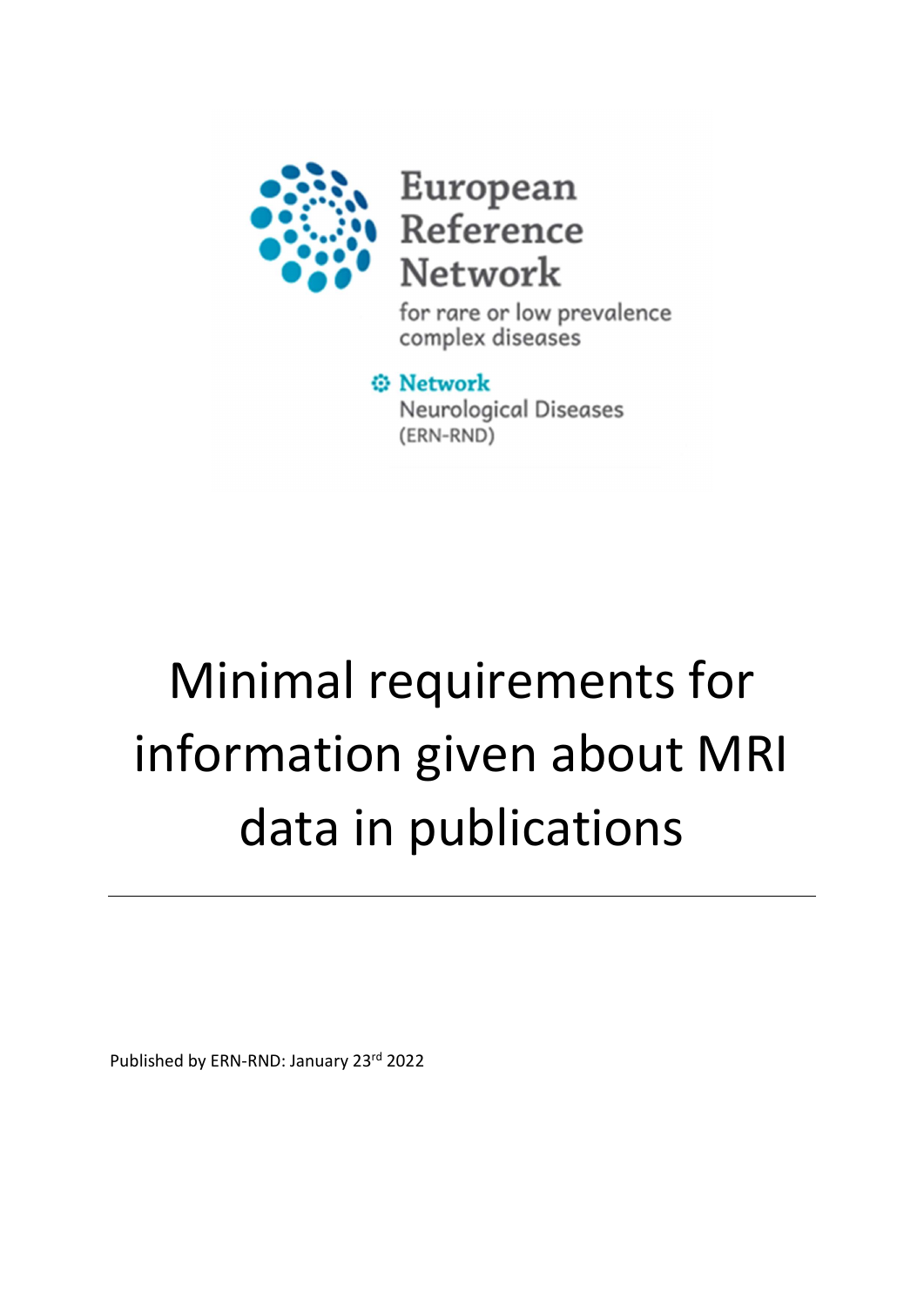# Introduction to the European Reference Network for Rare Neurological Diseases (ERN-RND):

ERN-RND is a European Reference Network established and approved by the European Union. ERN-RND is a healthcare infrastructure which focuses on rare neurological diseases (RND). The three main pillars of ERN-RND are (i) network of experts and expertise centres, (ii) generation, pooling and dissemination of RND knowledge, and (iii) implementation of e-health to allow the expertise to travel instead of patients and families.

ERN-RND unites 32 of Europe's leading expert centres in 13 Member States and includes highly active patient organizations. Centres are located in Belgium, Bulgaria, Czech Republic, France, Germany, Hungary, Italy, Lithuania, Netherlands, Poland, Slovenia, Spain and the UK.

The following disease groups are covered by ERN-RND:

- Ataxias and Hereditary Spastic Paraplegias
- Atypical Parkinsonism and genetic Parkinsons' Disease
- Dystonia, Paroxysmal Disorder and Neurodegeneration with Brain Ion Accumulation
- Frontotemporal Dementia
- Huntingtons' Disease and other Choreas
- Leukodystrophies

Specific information about the network, the expert centres and the diseases covered can be found at the networks web site www.ern-rnd.eu.

Recommendation for MRI data in publications:

The European Reference Network for Rare Neurological Diseases strongly recommends to give at least the following additional information when presenting MRI images in publications.

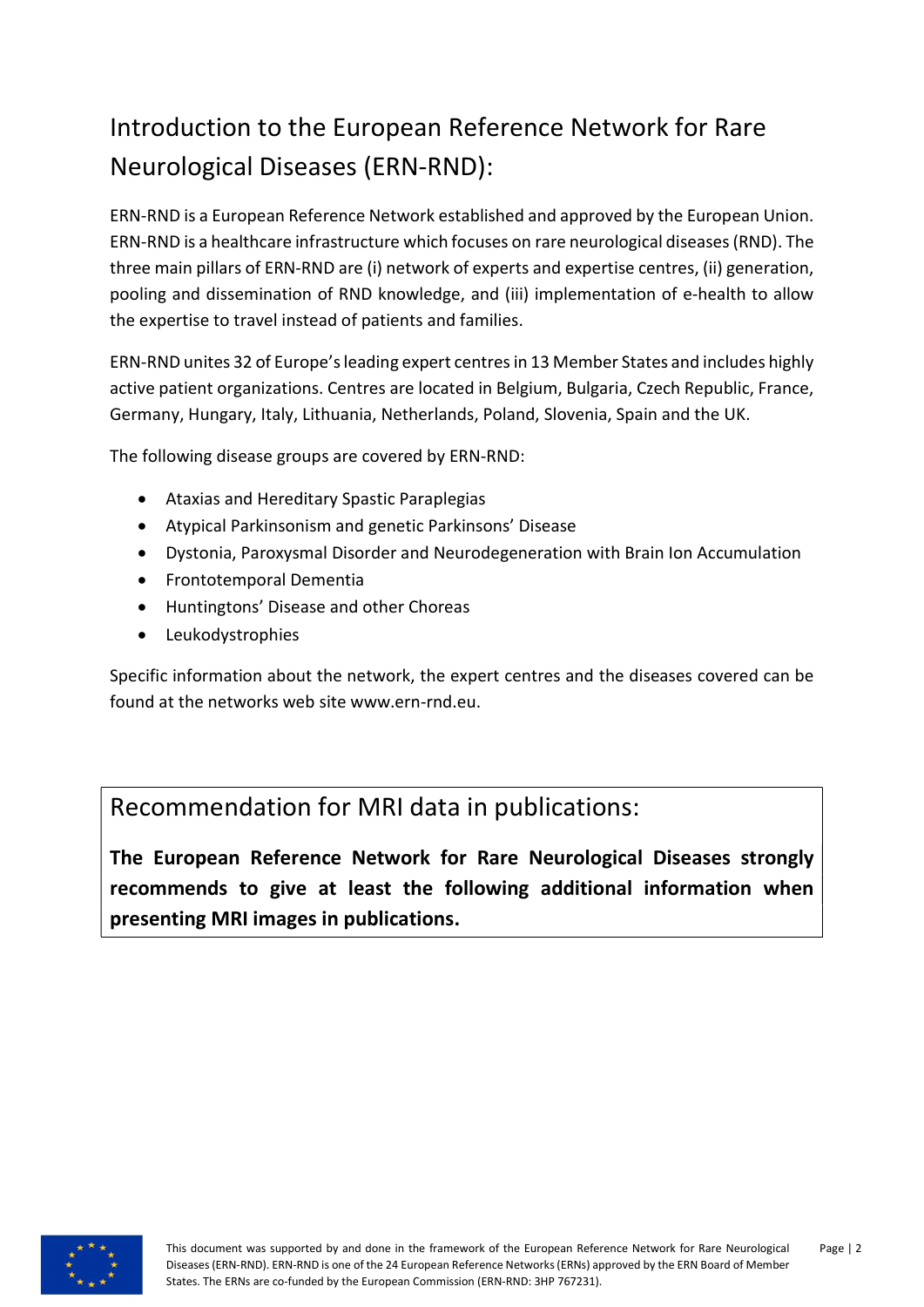Disclaimer:

Clinical practice guidelines, practice advisories, systematic reviews and other guidance published, endorsed or affirmed by ERN-RND are assessments of current scientific and clinical information provided as an educational service. The information (1) should not be considered inclusive of all proper treatments, methods of care, or as a statement of the standard of care; (2) is not continually updated and may not reflect the most recent evidence (new information may emerge between the time information is developed and when it is published or read); (3) addresses only the question(s) specifically identified; (4) does not mandate any particular course of medical care; and (5) is not intended to substitute for the independent professional judgement of the treating provider, as the information does account for individual variation among patients. In all cases, the selected course of action should be considered by the treating provider in the context of treating the individual patient. Use of the information is voluntary. ERN-RND provided this information on an "as is" basis, and makes no warranty, expressed or implied, regarding the information. ERN-RND specifically disclaims any warranties of merchantability or fitness for a particular use or purpose. ERN-RND assumes no responsibility for any injury or damage to persons or property arising out of or related to any use of this information or for any errors or omissions.

# **METHODOLOGY**

The requirements for additional information to MRI pictures in publications was compiled by the Disease group for Leukodystrophies of ERN-RND.

## Disease group for Leukodystrophies:

### Disease group coordinators:

Nicole Wolf<sup>1</sup>, Caroline Sevin<sup>2</sup>

### Disease group members:

Anna Ardissone<sup>3</sup>; Patrick Aubourg<sup>2</sup>; Enrico Bertini<sup>4</sup>; Daniel Boesch<sup>5</sup>; Sylvia Boesch<sup>5</sup>; Odile Boespflug-Tanguy<sup>2</sup>; Fran Borovecki<sup>6</sup>; Klára Brožová<sup>7</sup>; Kyproula Christodoulou<sup>8</sup>; Tom de Koning<sup>9</sup>; Antonio Federico<sup>10</sup>; Ieva Glazere<sup>11</sup>; Samuel Gröschel<sup>12</sup>; Zoltan Grosz<sup>13</sup>; Mario Habek<sup>14</sup>; Hans Hartmann<sup>15</sup>; Dimitri Hemelsoet<sup>16</sup>; Lena Elisabeth Hjermind<sup>17</sup>; Klara Hruba<sup>18</sup>; Thomas Klopstock<sup>19</sup>; Pierre Kolber<sup>20</sup>; Anneli Kolk<sup>21</sup>; Ingeborg Krägeloh-Mann<sup>12</sup>; Lucia Laugwitz<sup>12</sup>; Tobias Mentzel<sup>22</sup>; Ángel Martín Montes<sup>23</sup>; Isabella Moroni<sup>3</sup>; Jorgen Erik Nielsen<sup>17</sup>; Elina Pucite<sup>24</sup>; Ettore Salsano<sup>3</sup>; Ludger Schöls<sup>12</sup>; Johanna Uusimaa<sup>25</sup>; Marjo S. van der Knaap<sup>1</sup>; Eleni Zamba-Papanicolaou8

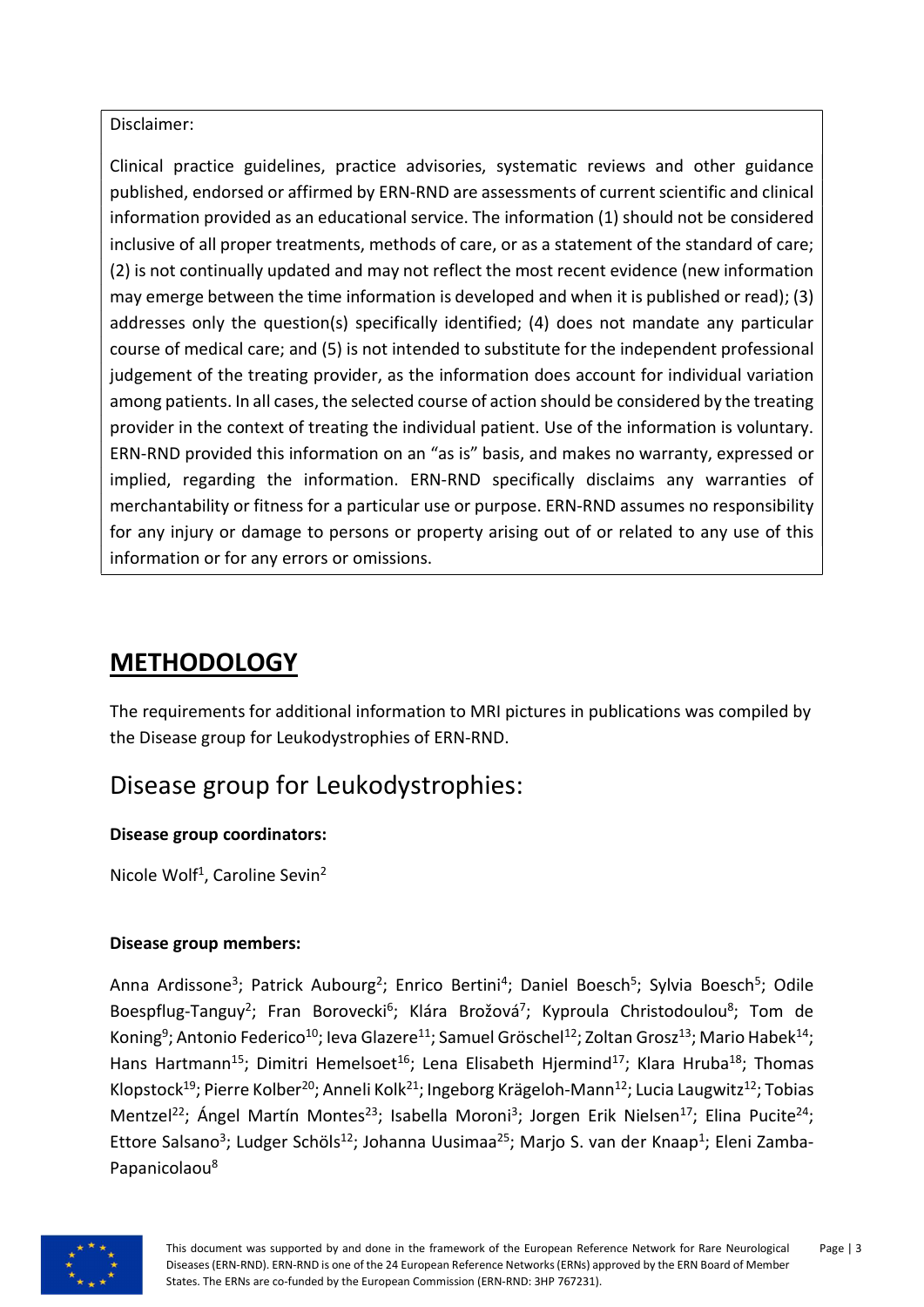<sup>1</sup> VU University Medical Center Amsterdam, Netherlands;<sup>2</sup> Assistance Publique-Hôpitaux de Paris, Hôpital Robert-Debré, France: Reference centre for Leukodystrophies; <sup>3</sup> Foundation IRCCS neurological institute Carlo Besta, Milan, Italy; <sup>4</sup> Pediatric Hospital Bambino Gesù, Rome, Italy: <sup>5</sup> Center for Rare Movement Disorders / Dpt. of Neurology, Medical University Innsbruck, Austria; <sup>6</sup>University Hospital Cente Zagreb, University Department of Neurology, Croatia; <sup>7</sup>Thomayer Hospital Prague, Czech Republic; <sup>8</sup> Cyprus Foundation for Muscular Dystony Research; <sup>9</sup> University Medical Center Groningen, Netherlands; <sup>10</sup> AOU Siena, Italy; <sup>11</sup> Pauls Stradins Clinical University Hospital, Riga, Latvia; <sup>12</sup> Universitätsklinikum Tübingen, Germany; 13 Semmelweis University, Hungary; <sup>14</sup> Klinicki bolnički centar Zagreb, Croatia; <sup>15</sup> Hannover Medical School, Germany; <sup>16</sup> Ghent University Hospital, Belgium; <sup>17</sup>Rigshospitalet Copenhagen, Denmark; <sup>18</sup> Motol University Hospital, Czech Republic; <sup>19</sup>Klinikum der Universität München, Germany; <sup>20</sup> Centre Hospitalier du Luxembourg; <sup>21</sup> Tartu University Hospital, Estonia; <sup>22</sup> European Leukodystrophy Association - ELA Deutschland; <sup>23</sup> Hospital Universitario La Paz, Madrid, Spain; <sup>24</sup> Pauls Stradins Clinical University Hospital, Riga, Latvia; <sup>25</sup> Northern Ostrobothnia Hospital District Oulu; Oulu University Hospital (OUH), Finland

# Minimal requirements for information to be given with MRI pictures in publications:

| <b>Structure</b>                                     | Affected / not affected |
|------------------------------------------------------|-------------------------|
| Periventricular white matter (par occ / temp / fron) |                         |
| Central white matter (par occ / temp / fron)         |                         |
| Subcortical white matter (par occ / temp / fron)     |                         |
| Corpus callosum (genu)                               |                         |
| Corpus callosum (body)                               |                         |
| Corpus callosum (splenium)                           |                         |
| Cortex                                               |                         |
| Basal ganglia                                        |                         |
| Thalamus                                             |                         |
| Mesencephalon                                        |                         |
| <b>Brain stem</b>                                    |                         |
| Cerebellar white matter                              |                         |
| Dentate nucleus                                      |                         |
| Cerebellar cortex                                    |                         |
| <b>Spinal cord</b>                                   |                         |
| Dorsal colums                                        |                         |
| lateral corticospinal tracts                         |                         |
| ventral corticospinal tracts                         |                         |
| grey matter                                          |                         |
|                                                      |                         |
| General                                              |                         |
| Supratentorial atrophy: inner CSF spaces             |                         |
| Supratentorial atrophy: outer CSF spaces             |                         |
| Cerebellar atrophy: vermis                           |                         |
| Cerebellar atrophy: hemispheres                      |                         |
|                                                      |                         |
| <b>Other important findings</b>                      |                         |
|                                                      |                         |